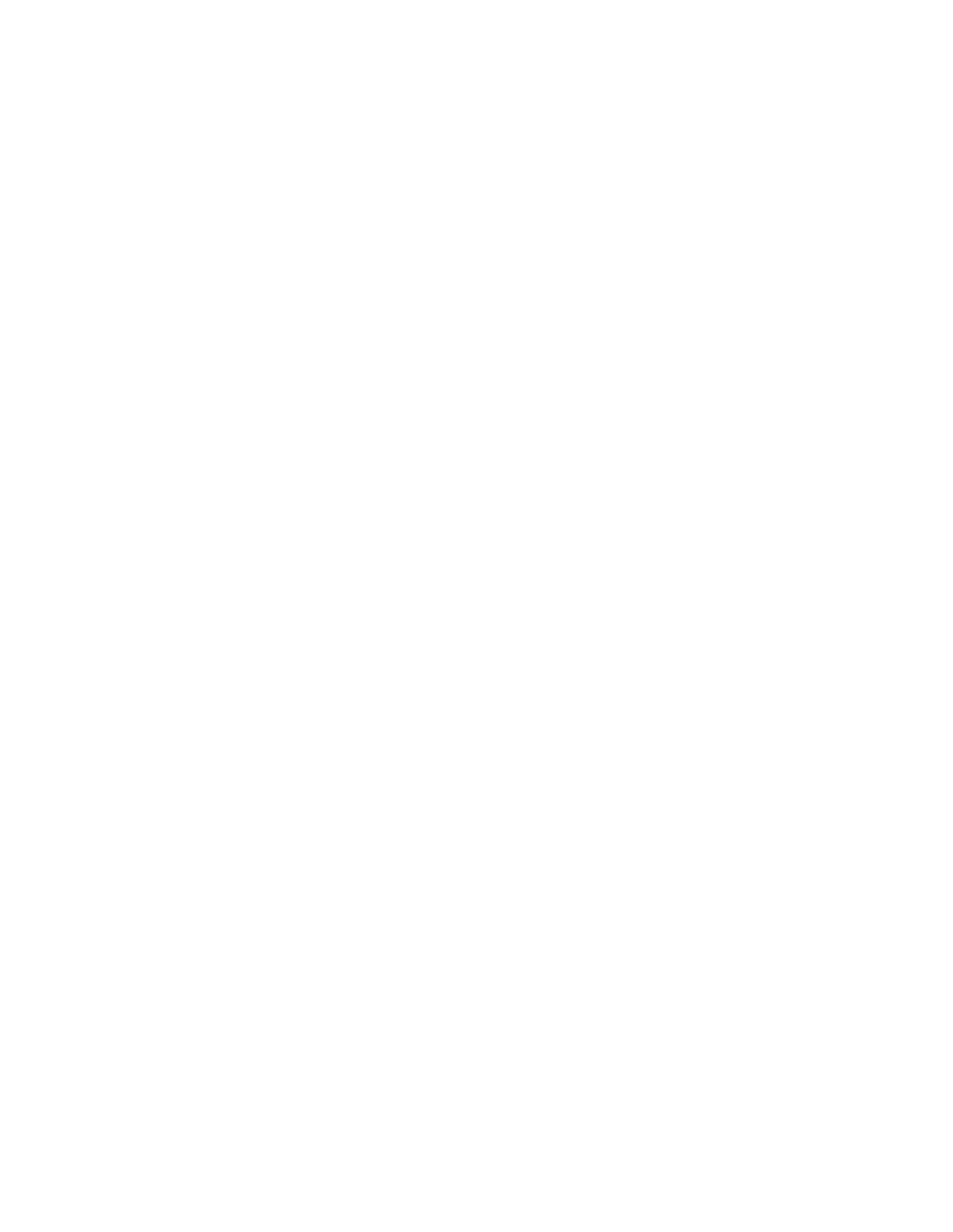security requirements will be summarized in the SAR along with the information that notes whether the control is satisfied or not.

The SCA methodology (described in this document) originates from the standard CMS methodology used in the assessment of all CMS internal and business partner information systems.

Assessment procedures for testing each security and privacy control are located in the MARS-E SSP. A detailed assessment plan should be prepared using these security and privacy control assessment procedures. If necessary, modify or supplement the procedures to evaluate the system's vulnerability to different types of threats, including those from the insider, the Internet, or the network. The assessment methods include examination of documentation, logs and configurations, interviews of personnel, and testing of technical controls.

This assessment provides the independent assessor with an accurate understanding of the security and privacy controls in place by identifying the following:

- Application or system vulnerabilities, the associated business and system risks, and potential impact
- Weaknesses in the configuration management process such as weak system configuration settings that may compromise the Confidentiality, Integrity, and Availability (CIA) of the system
- AE policies not followed
- Major documentation omissions and/or discrepancies

### **6.2 Tests and Analysis Performed**

The SCA includes tests that analyze the application or system and the associated infrastructure. The tests begin with high-level analysis of the application or system and increase in specificity to eventually include an analysis of each supporting component. Tests and analysis performed during an assessment should include the following: Exament procedures. If necessary, modify or supplement the procedures to evaluate the network.<br>
The insteadant procedures in the misdic, the Internal terms is vulnerability to different types of threats, including those f

- Security and privacy controls technical testing
- Adherence to the organization's security and privacy program, policies, and guidance
- Network and component scanning
- Configuration assessment
- Documentation review
- Personnel interviews
- Observations

## <span id="page-15-0"></span>**6.3 Security and Privacy Controls Technical Testing**

Typically, the assessment staff provides user access to the system to conduct the application or system security technical testing. To perform a thorough assessment of the application or system, application-specific user accounts that reflect the different user types and roles are created for the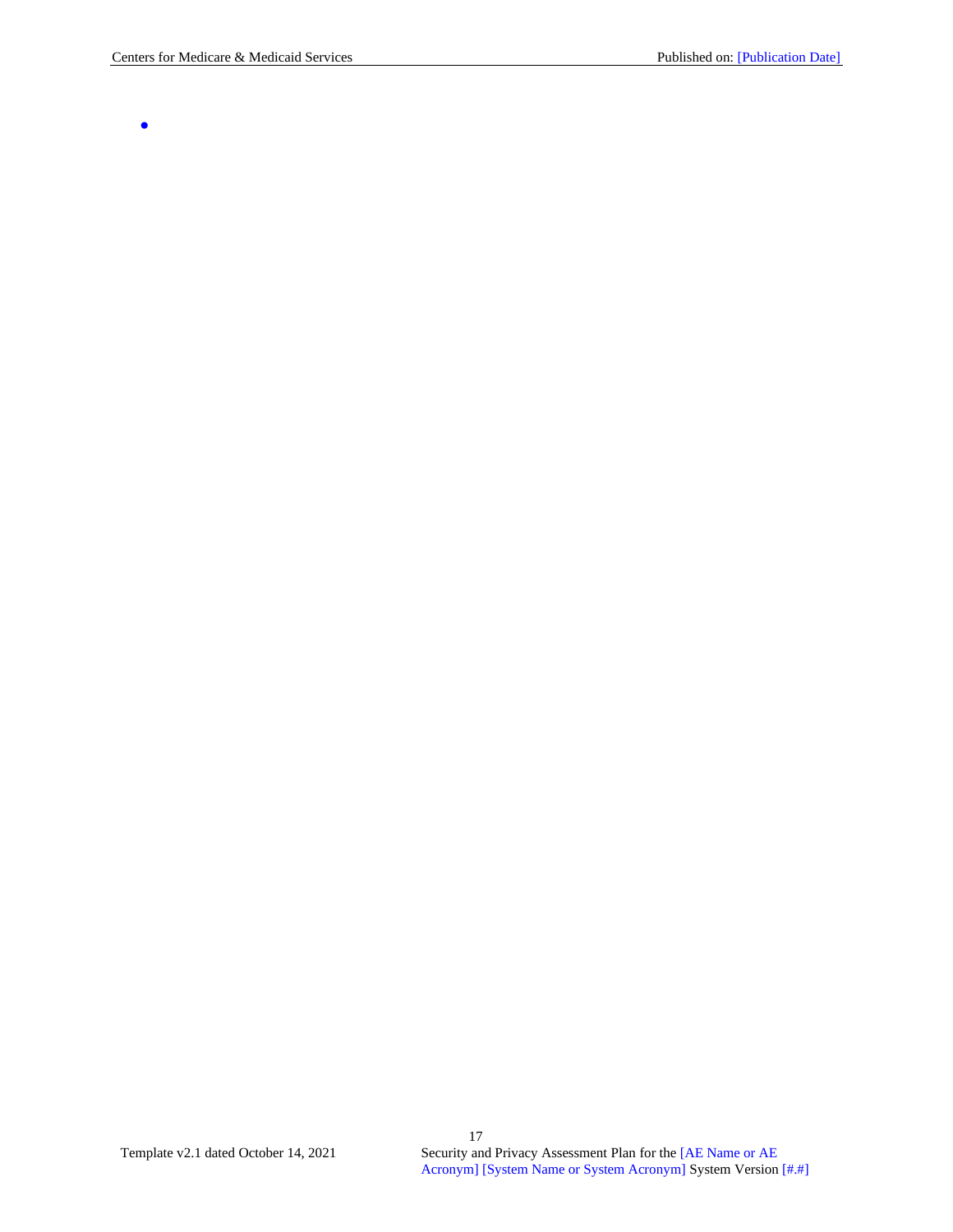#### **8.6 Signatures**

The following individuals at [Assessing Organization] and [AE Name or AE Acronym] have been identified as having the authority to agree to security testing of the [System Name or System Acronym] system. The assessor attests to their independence and objectivity throughout the security and privacy assessment.

The following individuals acknowledge the foregoing SAP and ROE and agree to the tests and terms set forth in the plan.

| [Assessing Organization] Representative | [AE Name or AE Acronym] Representative |
|-----------------------------------------|----------------------------------------|
| (Name)                                  | (Name)                                 |
| (Date)<br>(Signature)                   | (Signature)<br>(Date)                  |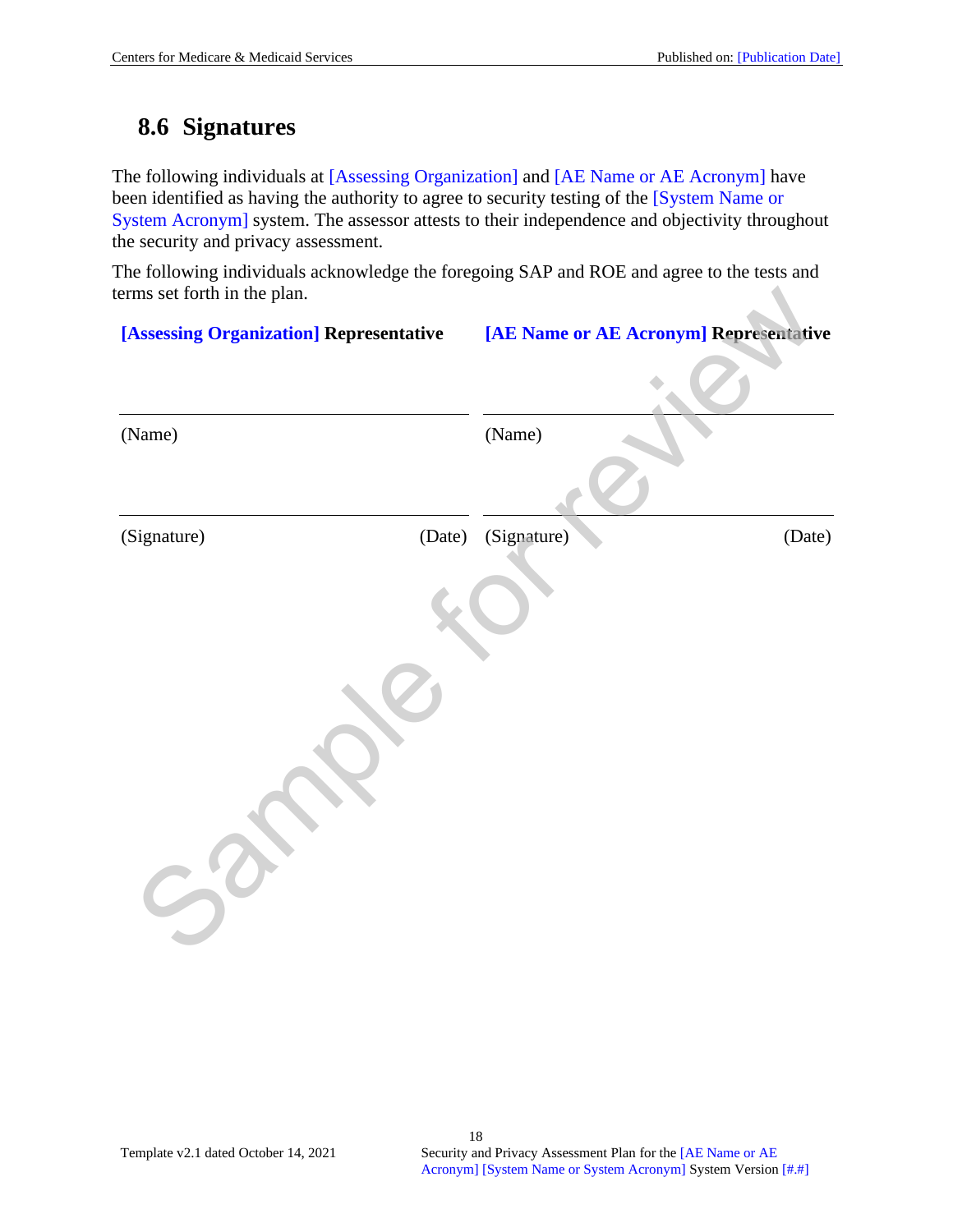## **Appendix A. Penetration Testing**

**<<**The Assessor must attach a file containing the Penetration Test Plan or include the plan in this Appendix. Penetration testing must include, in part, the security testing scenarios found in Section [6.3.](#page-15-0)

[AE Name or AE Acronym] will understand that the rapid and high-volume network traffic is not an attack and is part of the testing.

In the brackets enter either "below" or "the attached document".>>

A penetration test will be performed to validate the vulnerabilities identified during the scanning phase, and to investigate other attack vectors through reconnaissance. the brackets enter either "below" or "the attached document".>><br>conctration test will be performed to validate the vulnerabilities identified during the<br>uning phase, and to investigate other attack vectors through reconnai

See [Choose an item.] for the Penetration Test Plan for this assessment.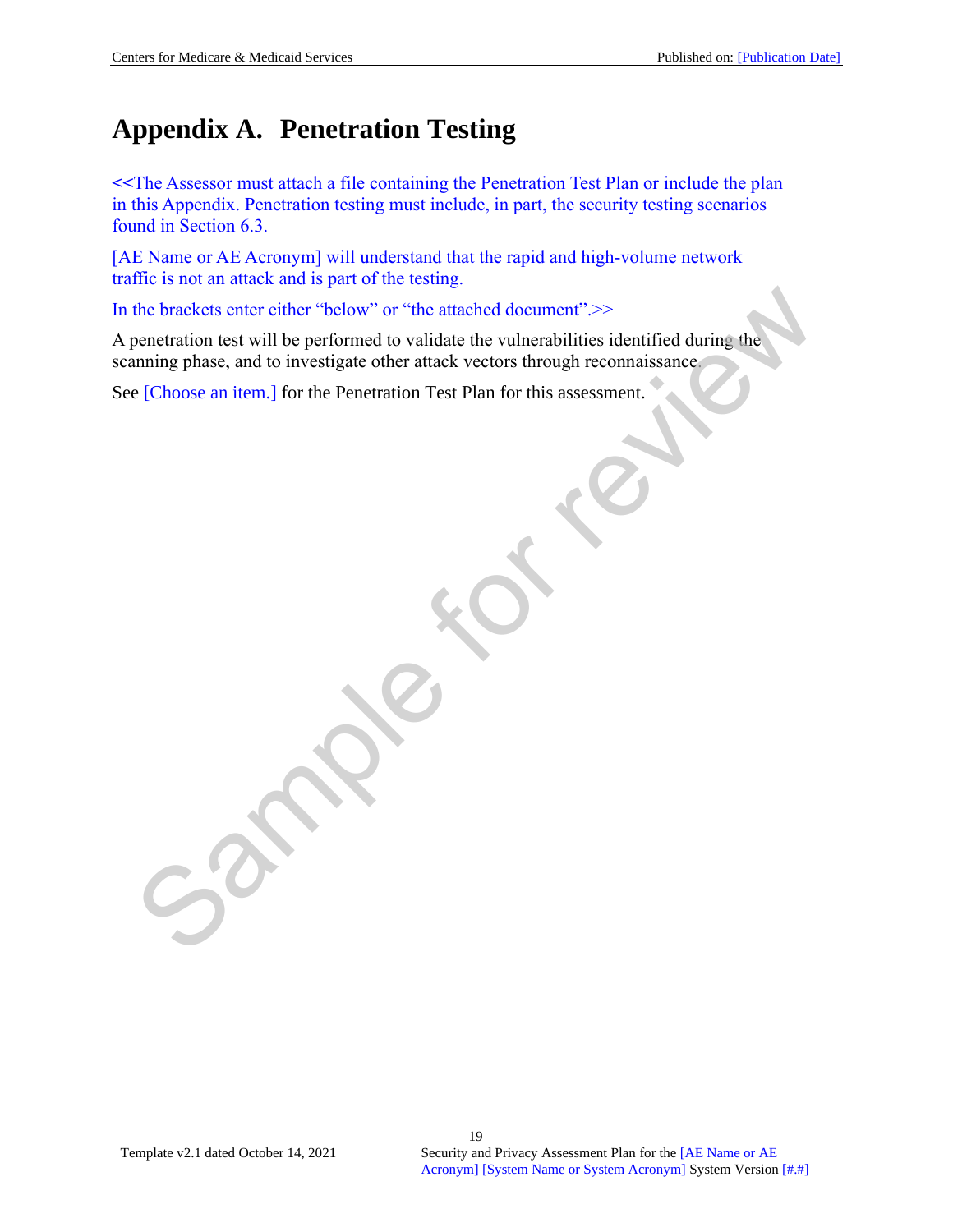# **Appendix B. Acronym List**

| AC            | Access Control, a Security Control family                            |
|---------------|----------------------------------------------------------------------|
| <b>ACA</b>    | Patient Protection and Affordable Care Act of 2010                   |
| AE            | <b>Administering Entity</b>                                          |
| AP            | Authority and Purpose, a Privacy Control family                      |
| <b>AR</b>     | Accountability, Audit, and Risk Management, a Privacy Control family |
| AT            | Awareness and Training, a Security Control family                    |
| CA            | Security Assessment and Authorization, a Security Control family     |
| <b>CIA</b>    | Confidentiality, Integrity, and Availability                         |
| C.F.R.        | Code of Federal Regulation                                           |
| <b>CIDR</b>   | <b>Classless Inter-Domain Routing</b>                                |
| CM            | Configuration Management, a Security Control family                  |
| <b>CMP</b>    | <b>Configuration Management Plan</b>                                 |
| <b>CMS</b>    | Centers for Medicare & Medicaid Services                             |
| CP            | Contingency Planning, a Security Control family                      |
| <b>DUA</b>    | Data Use Agreement                                                   |
| <b>FISMA</b>  | Federal Information Security Management Act                          |
| <b>FTI</b>    | Federal Tax Information                                              |
| <b>HHS</b>    | Department of Health and Human Services                              |
| <b>HIPAA</b>  | Health Insurance Portability and Accountability Act of 1996          |
| Hub           | Federal Data Services Hub                                            |
| IR            | Incident Response, a Privacy Control family                          |
| <b>IRP</b>    | Incident Response Plan                                               |
| <b>ISA</b>    | <b>Interconnection Security Agreement</b>                            |
| <b>ISSO</b>   | <b>Information System Security Officer</b>                           |
| <b>MAC</b>    | Media Access Control                                                 |
| <b>MARS-E</b> | Minimum Acceptable Risk Standards for Exchanges                      |
| <b>MOU</b>    | Memoranda of Understanding                                           |
| <b>NIST</b>   | National Institute of Standards and Technology                       |
| <b>OMB</b>    | Office of Management and Budget                                      |
| PHI           | Protected Health Information                                         |
| <b>PIA</b>    | Privacy Impact Assessment                                            |
|               |                                                                      |